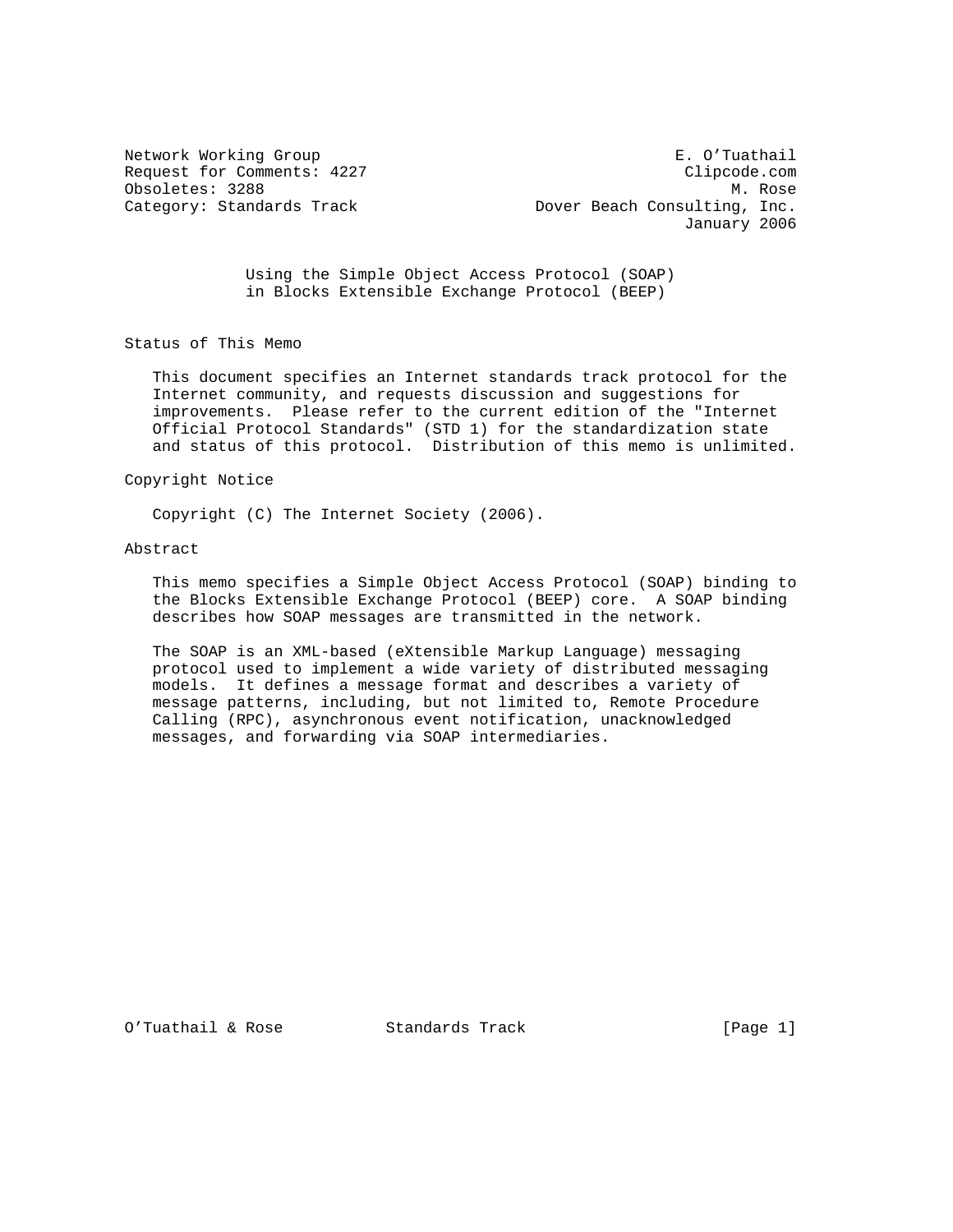Table of Contents

|  | 5. SOAP Protocol Binding Framework Conformance 9     |  |
|--|------------------------------------------------------|--|
|  |                                                      |  |
|  |                                                      |  |
|  | 5.3. Supported SOAP Message Exchange Patterns  9     |  |
|  |                                                      |  |
|  |                                                      |  |
|  | 5.5.1. Behavior of Requesting SOAP Node 10           |  |
|  |                                                      |  |
|  |                                                      |  |
|  | $5.5.1.3.$ Sending+Receiving 10                      |  |
|  | 5.5.1.4. Success and Fail 11                         |  |
|  | 5.5.2. Behavior of Responding SOAP Node 11           |  |
|  | 5.5.2.2. Receiving 11                                |  |
|  | 5.5.2.3. Receiving+Sending 11                        |  |
|  | 5.5.2.4. Success and Fail 11                         |  |
|  |                                                      |  |
|  |                                                      |  |
|  | 6.1.1. Resolving IP/TCP Address Information 12       |  |
|  |                                                      |  |
|  |                                                      |  |
|  | 7.1. SOAP Profile Feature Registration Template 13   |  |
|  |                                                      |  |
|  | 8.1. Registration: The SOAP Profile 13               |  |
|  | 8.2. Registration: The soap.beep URL Scheme 14       |  |
|  | 8.3. Registration: The soap.beeps URL Scheme 14      |  |
|  | 8.4. Registration: The System (Well-Known) TCP Port  |  |
|  |                                                      |  |
|  |                                                      |  |
|  |                                                      |  |
|  |                                                      |  |
|  |                                                      |  |
|  |                                                      |  |
|  |                                                      |  |
|  |                                                      |  |
|  | A. Appendix - SOAP with Attachments (Informative) 19 |  |

O'Tuathail & Rose Standards Track [Page 2]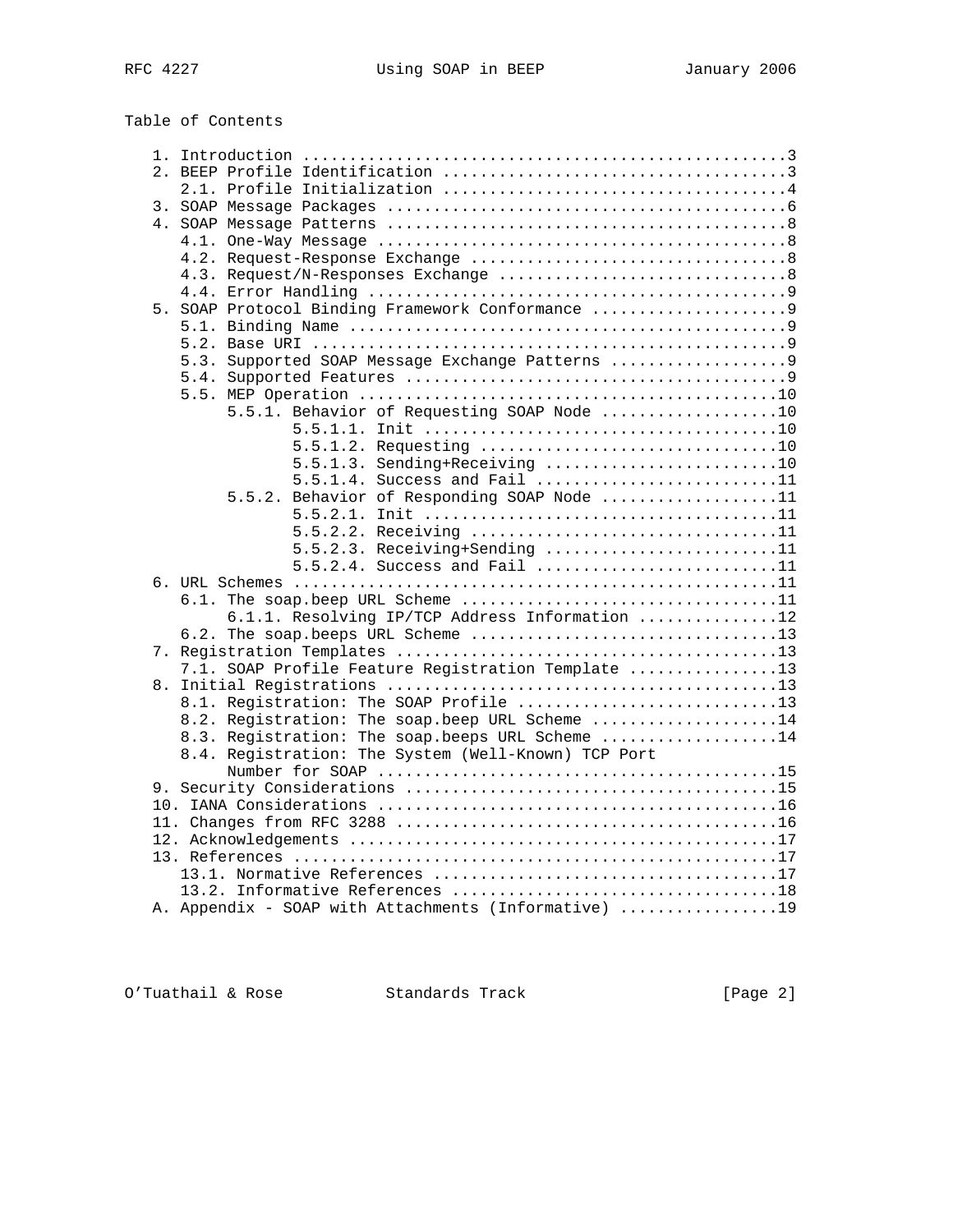1. Introduction

 This memo specifies how SOAP envelopes [15] are transmitted using a BEEP profile [1]. Conforming implementations MUST support SOAP version 1.2 [15] and MAY support other versions, such as SOAP version 1.1 [17]. This memo specifies how SOAP envelopes [15] are transmitted using a BEEP profile [1]. Unlike its predecessor, RFC3288 [16], this memo does not mandate the use of SOAP version 1.1.

 Throughout this memo, the term "envelope" refers to the top-level element exchanged by SOAP senders and receivers. For example, when referring to SOAP version 1.2, the term "envelope" refers to the "Envelope" element defined in Section 5.1 of [2]. Furthermore, the terms "peer", "client", "server", "one-to-one", and "one-to-many" are used in the context of BEEP. In particular, Sections 2.1 and 2.1.1 of [1] discuss BEEP roles and exchange styles.

2. BEEP Profile Identification

The BEEP profile for SOAP is identified as

http://iana.org/beep/soap/VERSION

 in the BEEP "profile" element during channel creation. where "VERSION" refers to the numeric version of the SOAP specification.

For example,

http://iana.org/beep/soap/1.2

refers to version 1.2.

Note that RFC 3288 [16] used

http://iana.org/beep/soap

 for the purposes of profile identification for SOAP version 1.1 envelopes [17]. If an implementation of this memo chooses to implement SOAP version 1.1, then it should support both this Uniform Resource Identifier (URI) for profile identification as well as "http://iana.org/beep/soap/1.1".

 In BEEP, when the first channel is successfully created, the "serverName" attribute in the "start" element identifies the "virtual host" associated with the peer acting in the server role, e.g.,

O'Tuathail & Rose Standards Track [Page 3]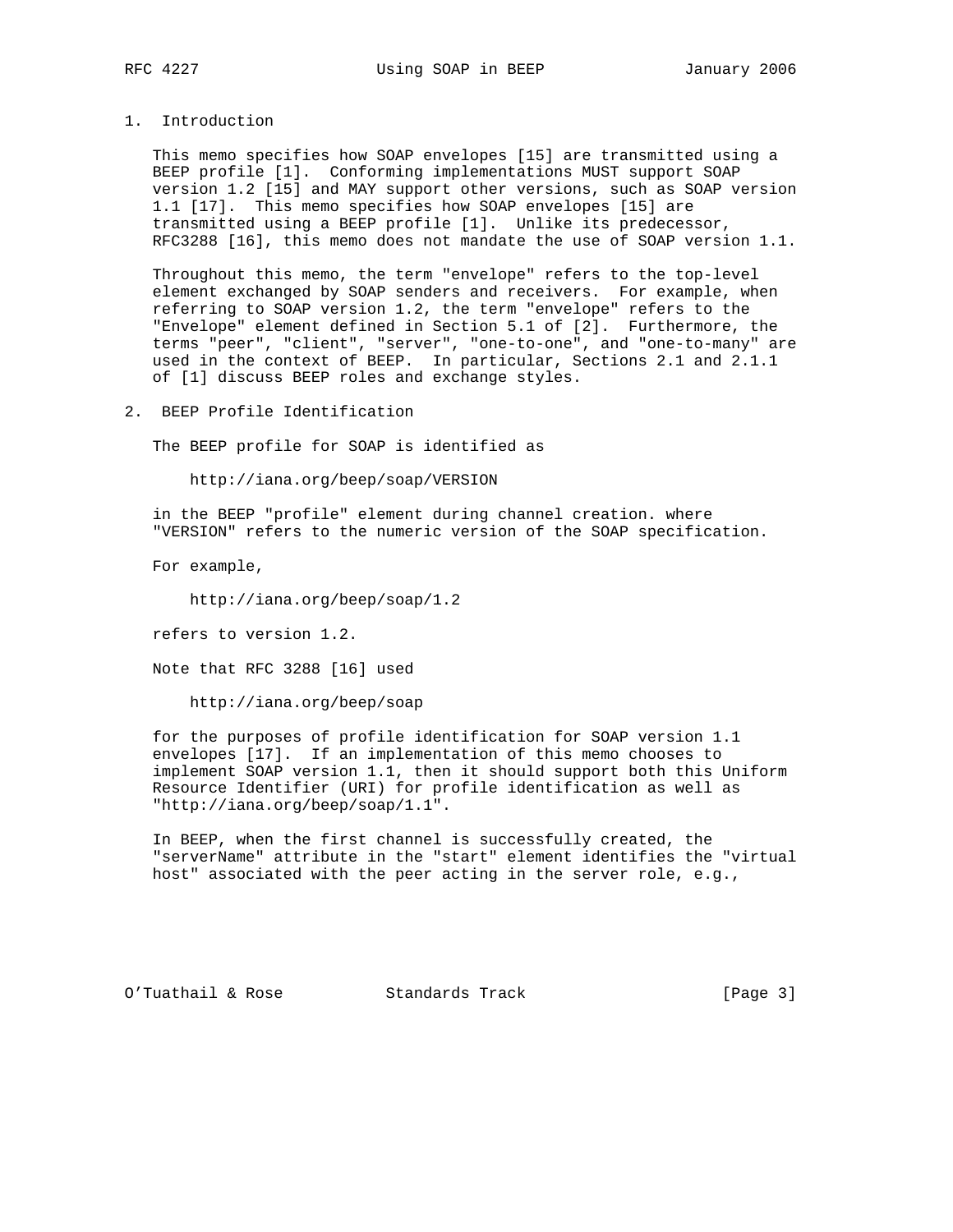<start number='1' serverName='stockquoteserver.example.com'> <profile uri='http://iana.org/beep/soap/1.2' /> </start>

 The "serverName" attribute is analogous to HTTP's "Host" request header field (cf. Section 14.23 of [4]).

 There are two states in the BEEP profile for SOAP, "boot" and "ready":

- o In the "boot" state, the peer requesting the creation of the channel sends a "bootmsg" (either during channel initialization or in a "MSG" message).
	- \* If the other peer sends a "bootrpy" (either during channel initialization or in an "RPY" message), then the "ready" state is entered
	- \* Otherwise, the other peer sends an "error" (either during channel initialization or in an "ERR" message), then no state change occurs.
- o In the "ready" state, either peer begins a SOAP message pattern by sending a "MSG" message containing an envelope. The other peer completes the message pattern either by
	- \* sending back an "RPY" message containing an envelope or
	- \* sending back zero or more "ANS" messages, each containing an envelope, followed by a "NUL" message.

Regardless, no state change occurs.

### 2.1. Profile Initialization

The boot message is used for two purposes:

 resource identification: each channel bound to the BEEP profile for SOAP provides access to a single resource (a network data object or service).

 feature negotiation: if new features of SOAP (such as compression) emerge, their use can be negotiated.

O'Tuathail & Rose Standards Track [Page 4]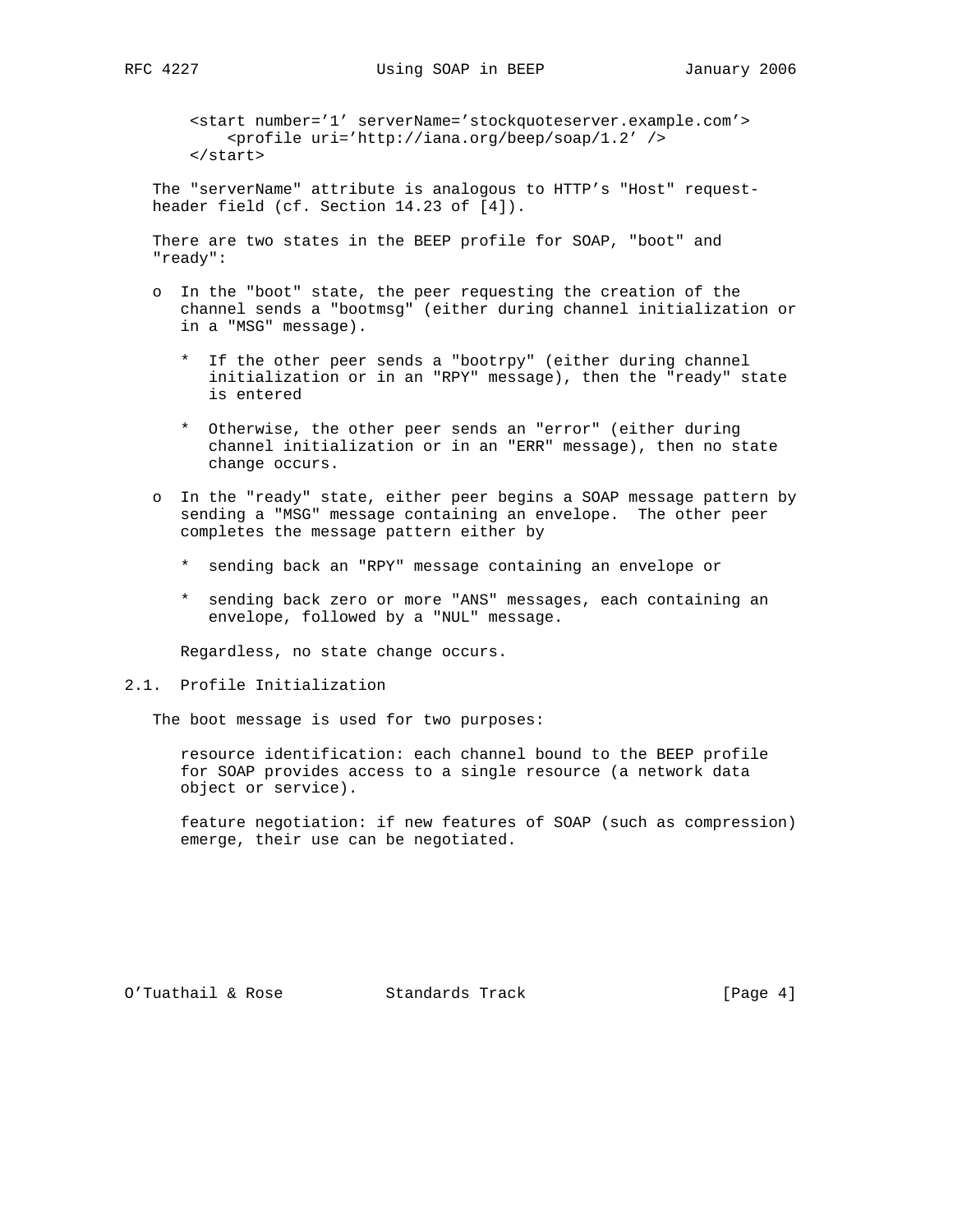The DTD syntax for the boot message and its response are:

| ELEMENT bootmsq<br ATTLIST bootmsg</th <th></th> <th>EMPTY&gt;</th> <th></th> |                      | EMPTY>            |                         |
|-------------------------------------------------------------------------------|----------------------|-------------------|-------------------------|
|                                                                               | resource<br>features | CDATA<br>NMTOKENS | #REQUIRED<br>" "        |
| ELEMENT bootrpy<br ATTLIST bootrpy</td <td></td> <td>EMPTY&gt;</td> <td></td> |                      | EMPTY>            |                         |
|                                                                               | features             | NMTOKENS          | $\mathsf{H} \mathsf{H}$ |

The boot message contains a mandatory and an optional attribute:

- o the "resource" attribute, which is analogous to HTTP's "abs\_path" Request-URI parameter (cf. Section 5.1.2 of [4]) and
- o the "features" attribute, which, if present, contains one or more feature tokens, each indicating an optional feature of the BEEP profile for SOAP that is being requested for possible use over the channel.

Section 7.1 defines a registration template for optional features.

 If the peer acting in the server role recognizes the requested resource, it replies with the boot response that contains one optional attribute:

 o The "features" attribute, if present, contains a subset of the feature tokens in the boot message, indicating which features may be used over the channel. (If not present or empty, then no features may be used.)

 Otherwise, if the boot message is improperly formed, or if the requested resource is not recognized, the peer acting in the server role replies with an error message (cf. Section 7.1 of [1]). Typically, the boot message and its response are exchanged during channel initialization (cf. Section 2.3.1.2 of [1]).

 For example, here the boot message and its response are exchanged during channel initialization:

 C: <start number='1' serverName='stockquoteserver.example.com'> C: <profile uri='http://iana.org/beep/soap/1.2'> C: <! [CDATA[<br/>bootmsg resource='/StockQuote' />]]> C: </profile> C: </start>

O'Tuathail & Rose Standards Track [Page 5]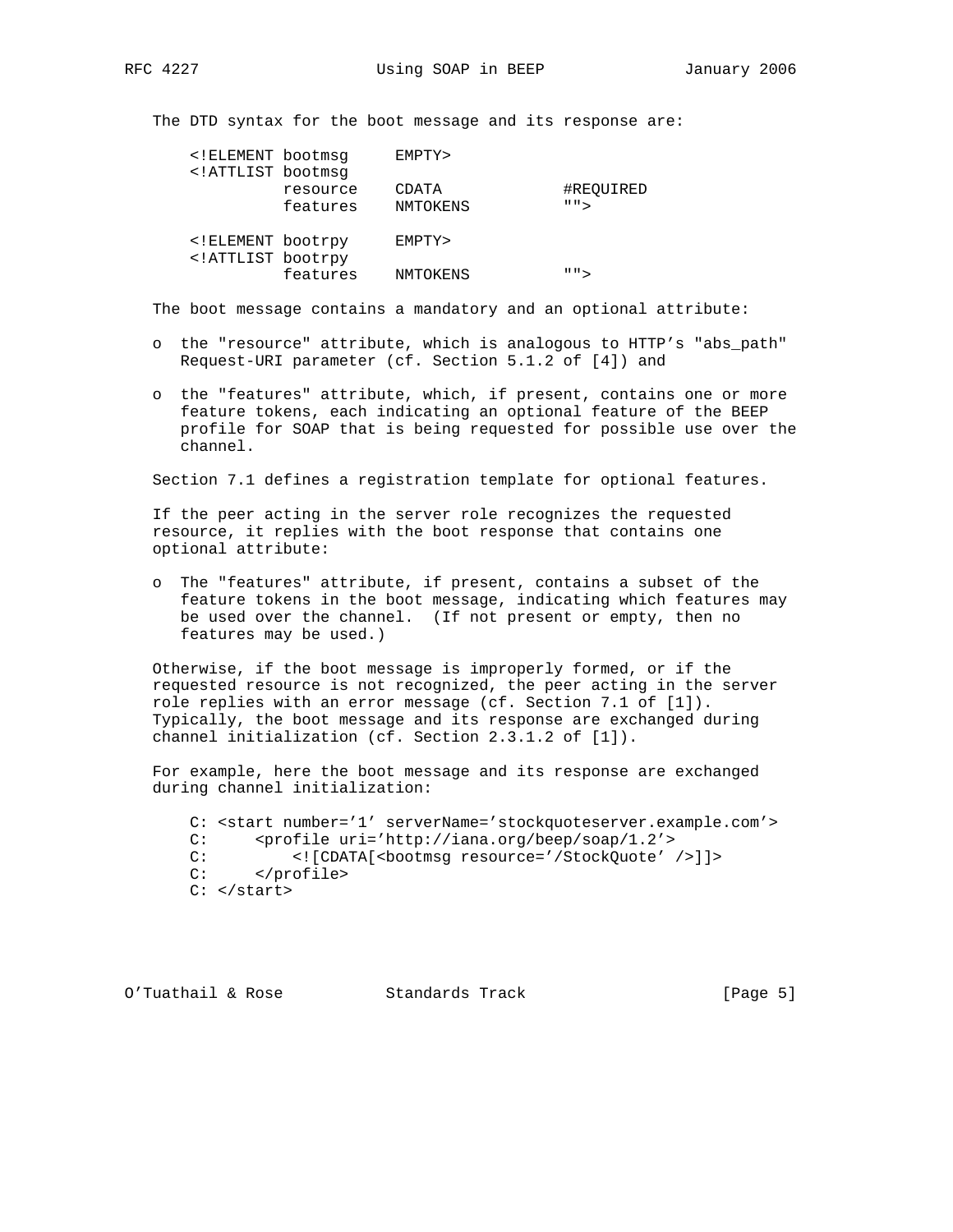S: <profile uri='http://iana.org/beep/soap/1.2'> S: <! [CDATA[<br/>bootrpy />]]> S: </profile>

 The channel bound to the BEEP profile for SOAP is now in the "ready" state.

 Alternatively, here is an example in which the boot exchange is unsuccessful:

```
 C: <start number='1' serverName='stockquoteserver.example.com'>
 C: <profile uri='http://iana.org/beep/soap/1.2'>
C: <! [CDATA[<bootmsg resource='/StockPick' />]]>
 C: </profile>
C: </start>
 S: <profile uri='http://iana.org/beep/soap/1.2'>
 S: <![CDATA[<error code='550'>resource not
S: supported</error>]]>
 S: </profile>
```
 Although the channel was created successfully, it remains in the "boot" state.

3. SOAP Message Packages

 The BEEP profile for SOAP transmits envelopes encoded as UTF-8 and SHOULD use the media type "application/soap+xml" [5], e.g.,

```
 MSG 1 1 . 0 284
 Content-Type: application/soap+xml
```

```
 <env:Envelope
      xmlns:env="http://www.w3.org/2003/05/soap-envelope">
   <env:Header>
    <m:GetLastTradePrice xmlns:m="Some-URI" />
   </env:Header>
   <env:Body>
     <symbol xmlns:p="Some-URI" >DIS</symbol>
   </env:Body>
 </env:Envelope>
 END
 To provide compatibility with RFC 3288 [16], it MAY use the media
```

```
 type "application/xml" [6].
```

```
O'Tuathail & Rose Standards Track (Page 6)
```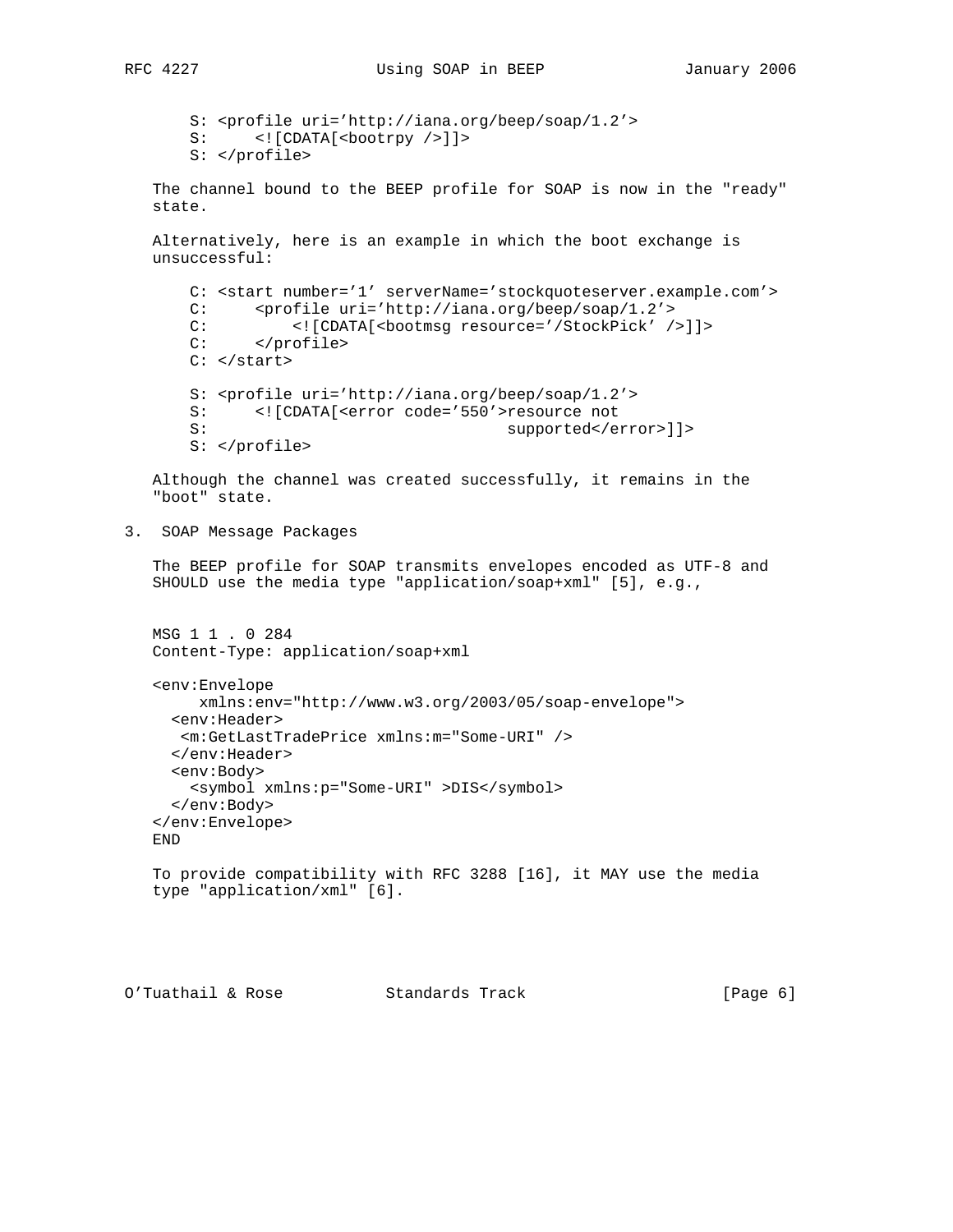```
 In addition, an implementation of the BEEP profile for SOAP MAY
 support transmission of envelopes using the MTOM [7] / XOP [8]
 packaging technique, e.g.,
 MSG 1 2 . 283 1436
 MIME-Version: 1.0
 Content-Type: Multipart/Related;boundary=MIME_boundary;
     type="application/xop+xml";
     start="<mymessage.xml@example.org>";
     startinfo="application/soap+xml; action=
 Content-Description: A SOAP message with my pic and sig in it
 --MIME_boundary
 Content-Type: application/xop+xml;
     charset=UTF-8;
     type="application/soap+xml; action=
 Content-Transfer-Encoding: 8bit
 Content-ID: <mymessage.xml@example.org>
 <soap:Envelope
     xmlns:soap='http://www.w3.org/2003/05/soap-envelope'
     xmlns:xmlmime='http://www.w3.org/2004/11/xmlmime'>
   <soap:Body>
     <m:data xmlns:m='http://example.org/stuff'>
       <m:photo
   xmlmime:contentType='image/png'><xop:Include
     xmlns:xop='http://www.w3.org/2004/08/xop/include'
     href='cid:http://example.org/me.png'/></m:photo>
       <m:sig
   xmlmime:contentType='application/pkcs7-signature'><xop:Include
     xmlns:xop='http://www.w3.org/2004/08/xop/include'
     href='cid:http://example.org/my.hsh'/></m:sig>
     </m:data>
   </soap:Body>
 </soap:Envelope>
 --MIME_boundary
 Content-Type: image/png
 Content-Transfer-Encoding: binary
 Content-ID: <http://example.org/me.png>
 // binary octets for png
 --MIME_boundary
 Content-Type: application/pkcs7-signature
 Content-Transfer-Encoding: binary
 Content-ID: <http://example.org/my.hsh>
```
O'Tuathail & Rose Standards Track [Page 7]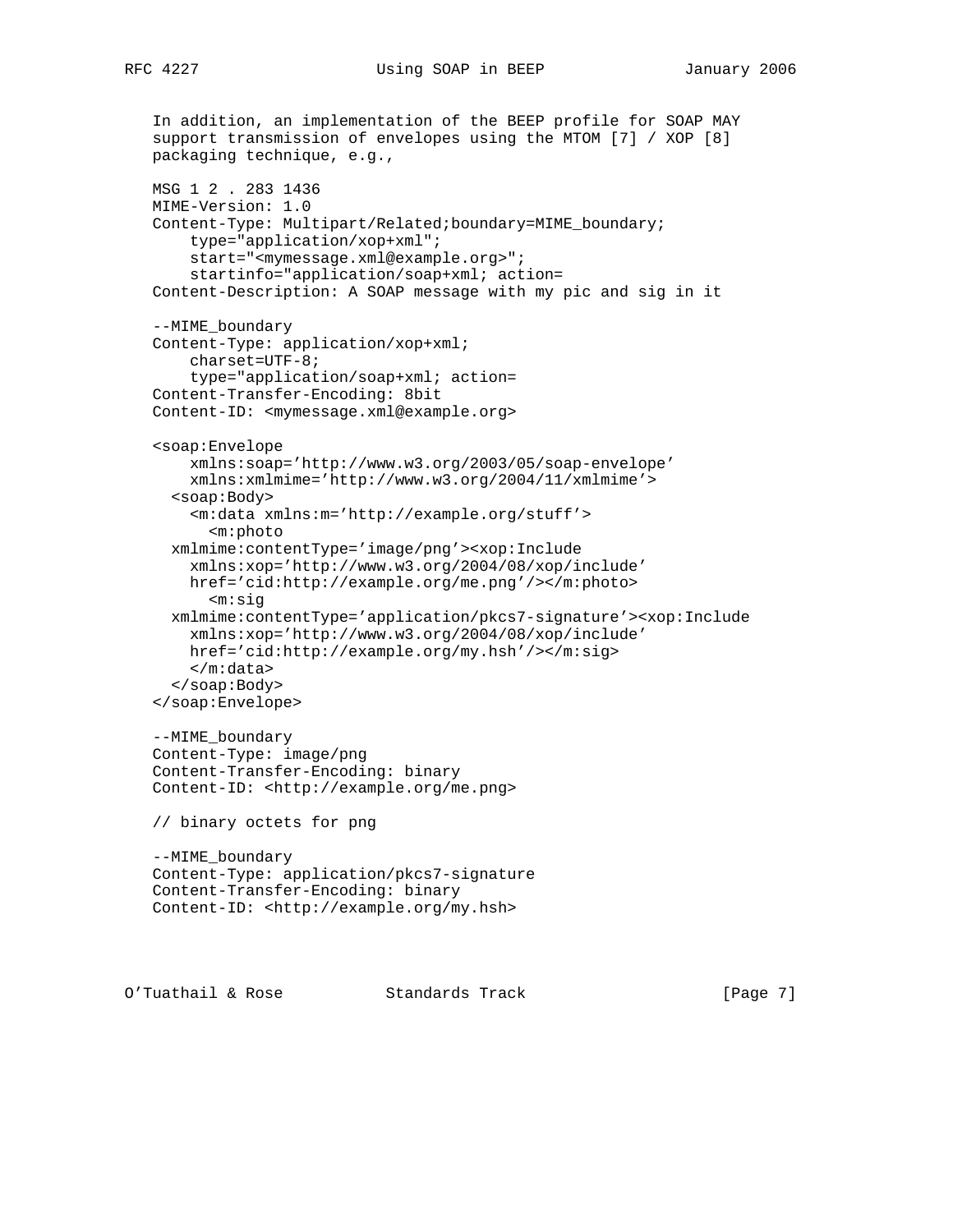// binary octets for signature

 --MIME\_boundary-- END

 Consult Section 4.1 of XOP [8] for guidance on MIME Multipart/Related usage. Because BEEP provides an 8-bit-wide path, a "transformative" Content-Transfer-Encoding (e.g., "base64" or "quoted-printable") should not be used. Note that MIME [9] requires that the value of the "Content-ID" header be globally unique. As stated in Section 4 of XOP [8], XOP may be used with diverse packaging mechanisms. When an implementation of BEEP in SOAP does support MTOM/XOP, it SHOULD support the MIME Multipart/Related XOP Package format, and MAY support others. Additional formats could, in the future, include XOP package formats specific to BEEP (e.g., sending the attachments on a different channel to the SOAP channel, which would avoid searching for the MIME boundary tags and allows lazy delivery of attachments, delivering them only when really needed.)

- 4. SOAP Message Patterns
- 4.1. One-Way Message

 A one-way message involves sending a message without any response being returned.

 The BEEP profile for SOAP achieves this using a one-to-many exchange, in which the client sends a "MSG" message containing an envelope, and the server immediately sends back a "NUL" message, before processing the contents of the envelope.

4.2. Request-Response Exchange

 A request/response exchange involves sending a request, which results in a response being returned.

 The BEEP profile for SOAP achieves this using a one-to-one exchange, in which the client sends a "MSG" message containing an envelope, and the server sends back a "RPY" message containing an envelope.

4.3. Request/N-Responses Exchange

 A request/N-responses exchange involves sending a request, which results in zero or more responses being returned.

O'Tuathail & Rose Standards Track [Page 8]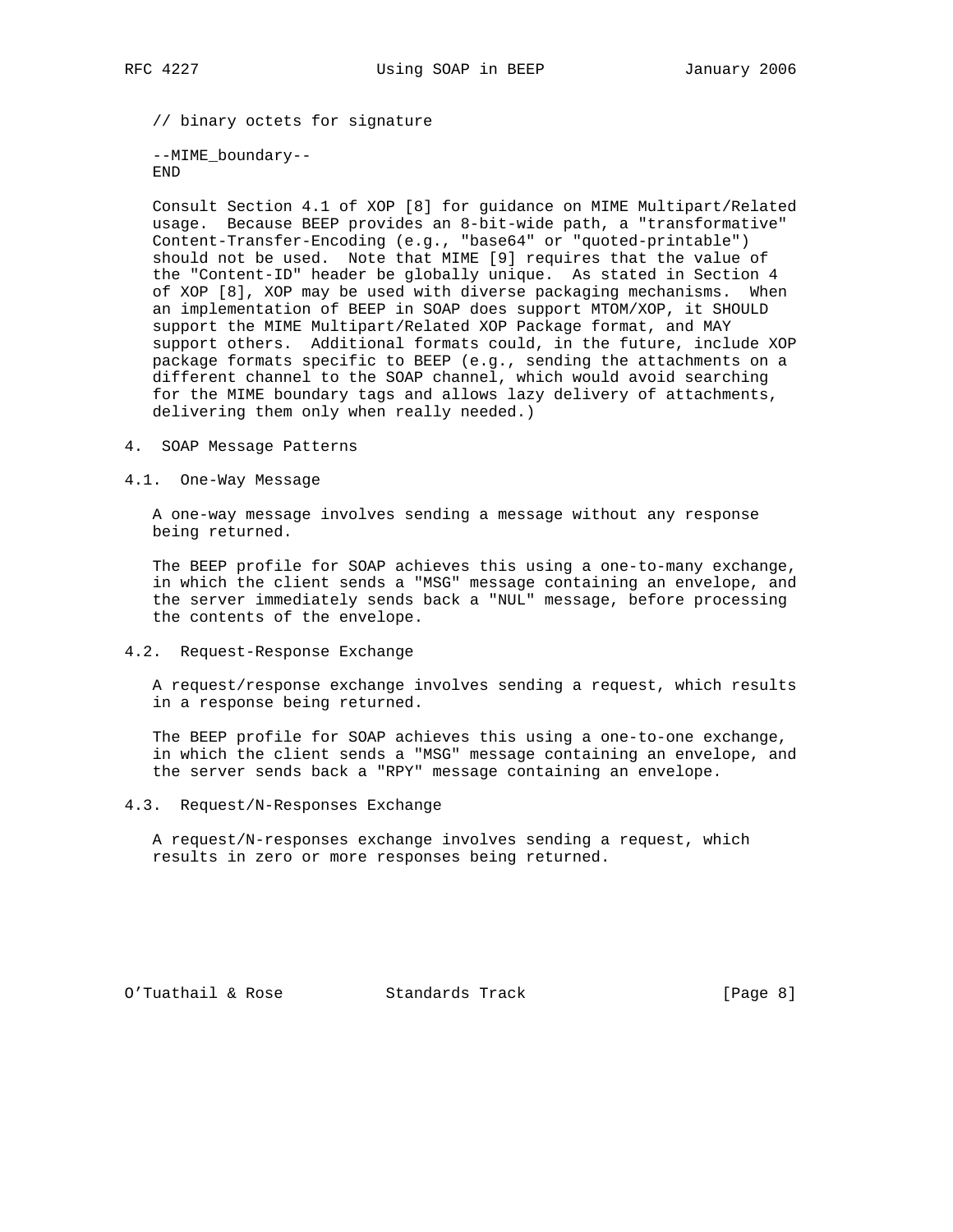The BEEP profile for SOAP achieves this using a one-to-many exchange, in which the client sends a "MSG" message containing an envelope, and the server sends back zero or more "ANS" messages, each containing an envelope, followed by a "NUL" message.

### 4.4. Error Handling

 The BEEP profile for SOAP does not use the "ERR" message for SOAP faults. When performing one-to-one exchanges, whatever SOAP response (including SOAP faults) generated by the server is always returned in the "RPY" message. When performing one-to-many exchanges, whatever SOAP response (including SOAP faults) generated by the server is always returned in the "ANS" messages.

 If there is an error with the BEEP message unrelated to the SOAP envelope (e.g., poorly formed MIME message or MIME Content-Type not supported), then the server responds with an ERR message (see Section 7.1 of [1]) with an appropriate reply code (e.g., see Section 8 of [1]).

- 5. SOAP Protocol Binding Framework Conformance
- 5.1. Binding Name

 This binding is identified by a URI that is exactly the same as the profile URI for BEEP in SOAP (see Section 2).

5.2. Base URI

 The Base URI for the SOAP envelope is the URI of the resource identified in the bootmsg.

5.3. Supported SOAP Message Exchange Patterns

 An implementation of this binding MUST support the following SOAP Message Exchange Pattern (MEP):

- o "http://www.w3.org/2003/05/soap/mep/request-response/" (see Section 6.2 of [3])
- 5.4. Supported Features

 An implementation of this binding MAY support the following feature: "http://www.w3.org/2003/05/soap/features/action/" (see Section 6.5 of [3].)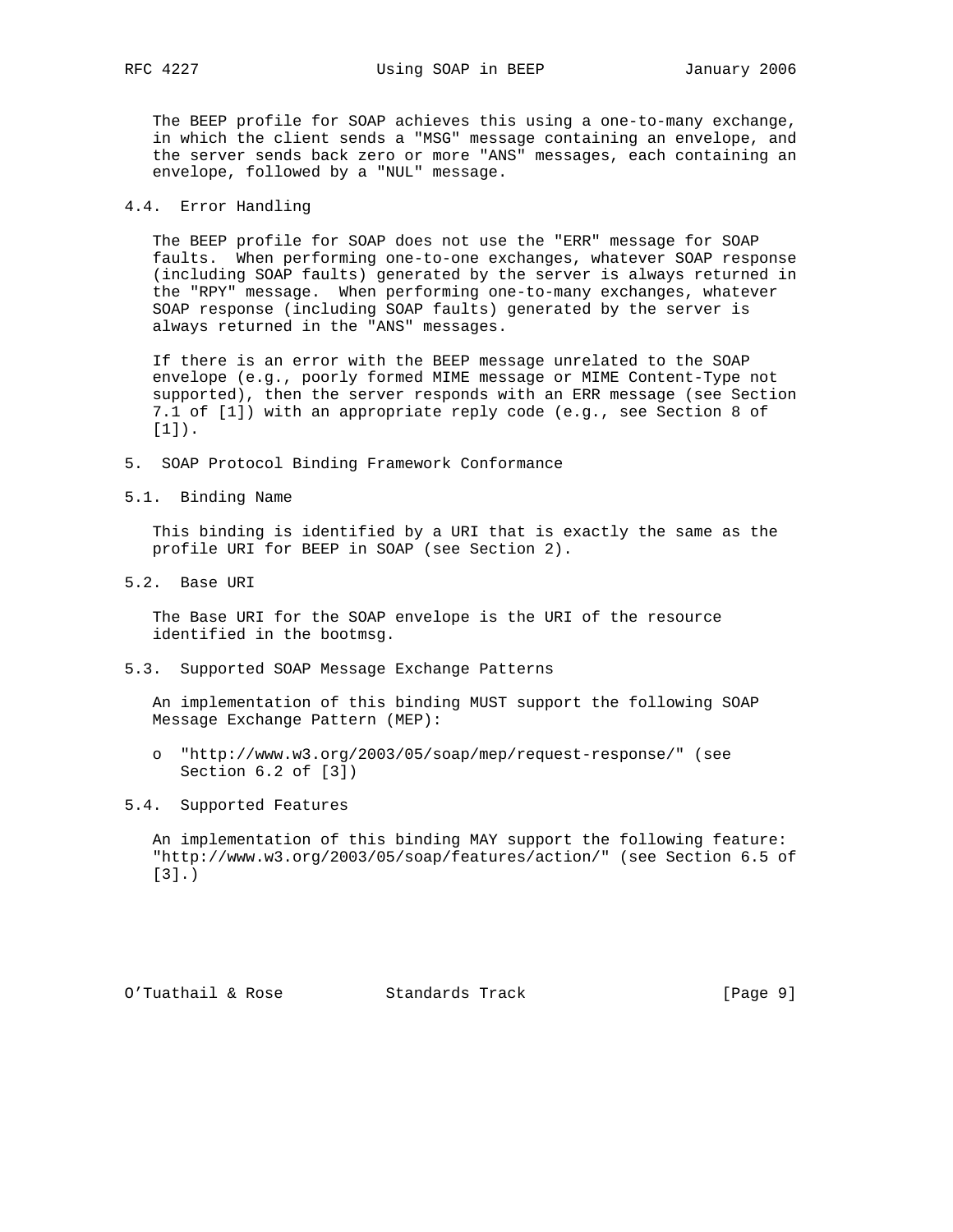5.5. MEP Operation

For binding instances conforming to this specification:

- o A SOAP node instantiated at the BEEP peer that initiates the message exchange may assume the role (i.e., the property http:// www.w3.org/2003/05/soap/bindingFramework/ExchangeContext/Role ) of "RequestingSOAPNode".
- o A SOAP node instantiated at the other BEEP peer may assume the role (i.e., the property http://www.w3.org/2003/05/soap/ bindingFramework/ExchangeContext/Role) of "RespondingSOAPNode".
- 5.5.1. Behavior of Requesting SOAP Node

 The overall flow of the behavior of a requesting SOAP node follows a state machine description consistent with Section 6.2 of [3].

 In order to avoid deadlock during streaming (see Section 6.2.3 of [3]), the requesting SOAP node MUST be able to process incoming SOAP response information while the SOAP request is still being transmitted.

5.5.1.1. Init

 In the "Init" state, a BEEP message is formulated according to Section 3, transmission of the message begins, and then the state changes to "Requesting".

# 5.5.1.2. Requesting

 In the "Requesting" state, more of the request message is transmitted and the arrival of the response is awaited. When the beginning of the response message is received, if it is a BEEP ERR message, then the state transitions to "Fail"; otherwise, the state transitions to "Sending+Receiving".

# 5.5.1.3. Sending+Receiving

 In the "Sending+Receiving" state, the transmission of the request message and receiving of the response message are completed. The response message is assumed to contain a SOAP envelope serialized according to the rules for carrying SOAP messages in the media type given in the Content-Type header field. Once the receipt of the response is completed, the state transitions to "Success".

O'Tuathail & Rose Standards Track [Page 10]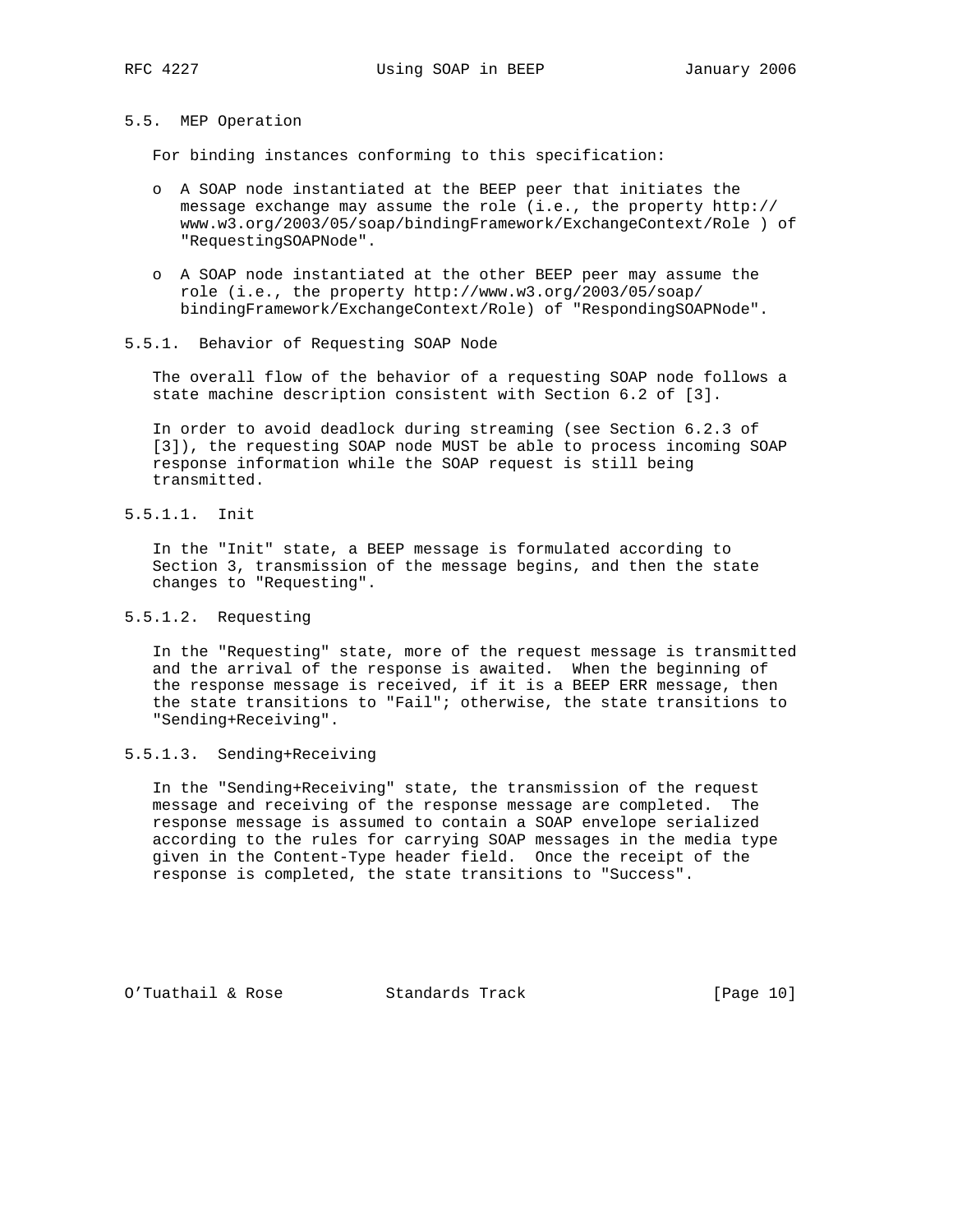# 5.5.1.4. Success and Fail

"Success" and "Fail" are the terminal states for the state machine.

5.5.2. Behavior of Responding SOAP Node

 The overall flow of the behavior of a responding SOAP node follows a state machine description consistent with Section 6.2 of [3]

5.5.2.1. Init

 In the "Init" state, the binding awaits the start of the inbound request. In this state, it may only generate ERR messages (in accordance with Section 4.4).

5.5.2.2. Receiving

 The binding begins to receive the request message and prepares the start of the response, in accordance with Section 3. When ready to transmit the response, the state transitions to "Receiving+Sending".

5.5.2.3. Receiving+Sending

 The binding completes the receiving of the request and sending of the response and then transitions to "Success" state.

5.5.2.4. Success and Fail

 "Success" and "Fail" are the terminal states that indicate completion of the message exchange.

6. URL Schemes

 This memo defines two URL schemes, "soap.beep" and "soap.beeps", which identify the use of SOAP over BEEP over TCP. Note that, at present, a "generic" URL scheme for SOAP is not defined.

6.1. The soap.beep URL Scheme

 The "soap.beep" URL scheme uses the "generic URI" syntax defined in Section 3 of [10], specifically:

- o the value "soap.beep" is used for the scheme component and
- o the server-based naming authority defined in Section 3.2.2 of [10] is used for the authority component.

O'Tuathail & Rose Standards Track [Page 11]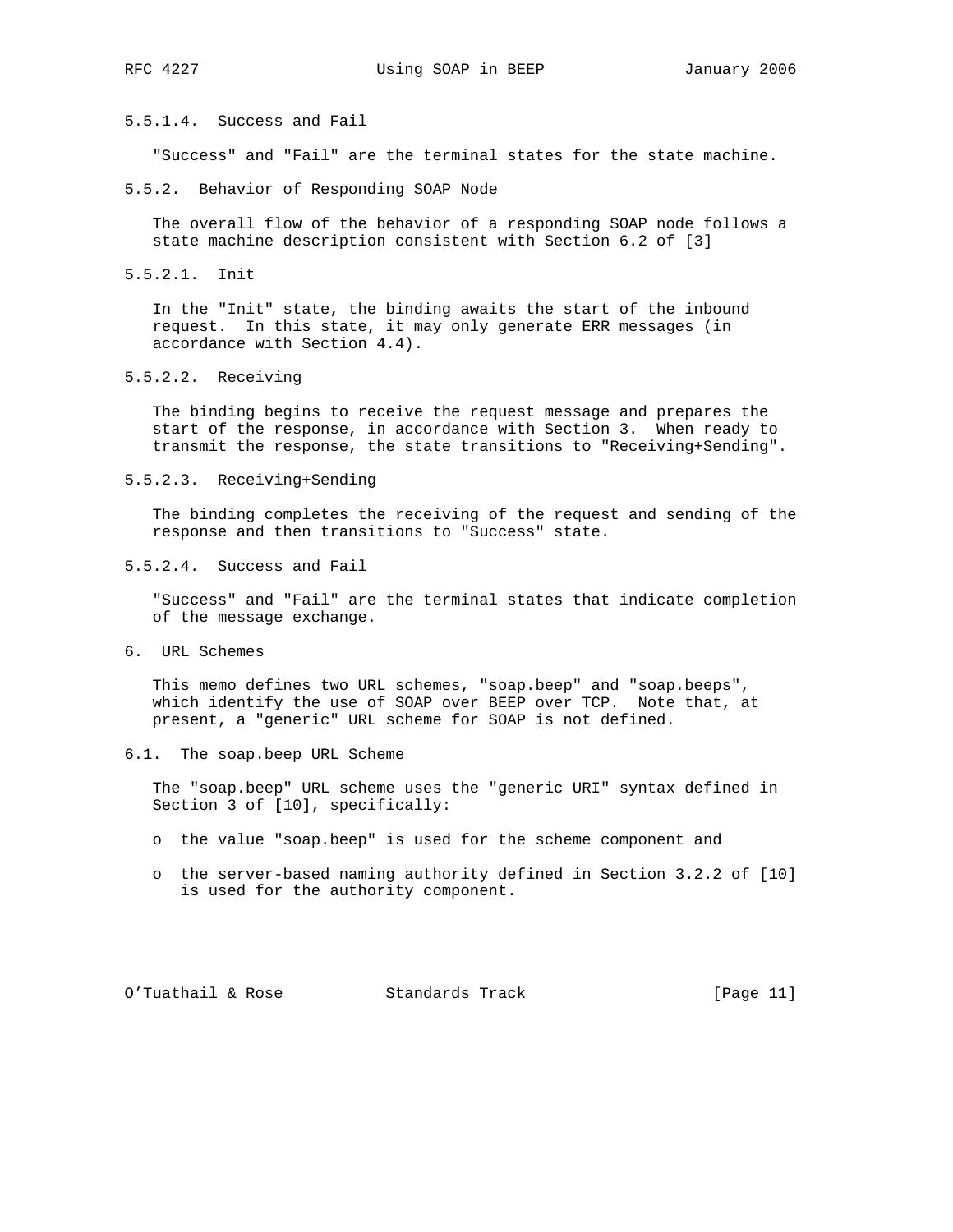- - o the path component maps to the "resource" component of the boot message sent during profile initialization (if absent, it defaults to "/").

 The values of both the scheme and authority components are case insensitive.

For example, the URL

soap.beep://stockquoteserver.example.com/StockQuote

might result in the example shown in Section 2.1.

6.1.1. Resolving IP/TCP Address Information

 The "soap.beep" URL scheme indicates the use of the BEEP profile for SOAP running over TCP/IP.

 If the authority component contains a domain name and a port number,  $e.g.,$ 

soap.beep://stockquoteserver.example.com:1026

 then the DNS is queried for the A Resource Records corresponding to the domain name, and the port number is used directly.

 If the authority component contains a domain name and no port number, e.g.,

soap.beep://stockquoteserver.example.com

 the Service Record algorithm [11] is used with a service parameter of "soap-beep" and a protocol parameter of "tcp" to determine the IP/TCP addressing information. If no appropriate SRV RRs are found (e.g., for "\_soap-beep.\_tcp.stockquoteserver.example.com"), then the DNS is queried for the A RRs corresponding to the domain name and the port number used is assigned by the IANA for the registration in Section 8.4.

If the authority component contains an IP address, e.g.,

soap.beep://192.0.2.0:1026

 then the DNS is not queried, and the IP address is used directly. If a port number is present, it is used directly; otherwise, the port number used is assigned by the IANA for the registration in Section 8.4.

O'Tuathail & Rose Standards Track [Page 12]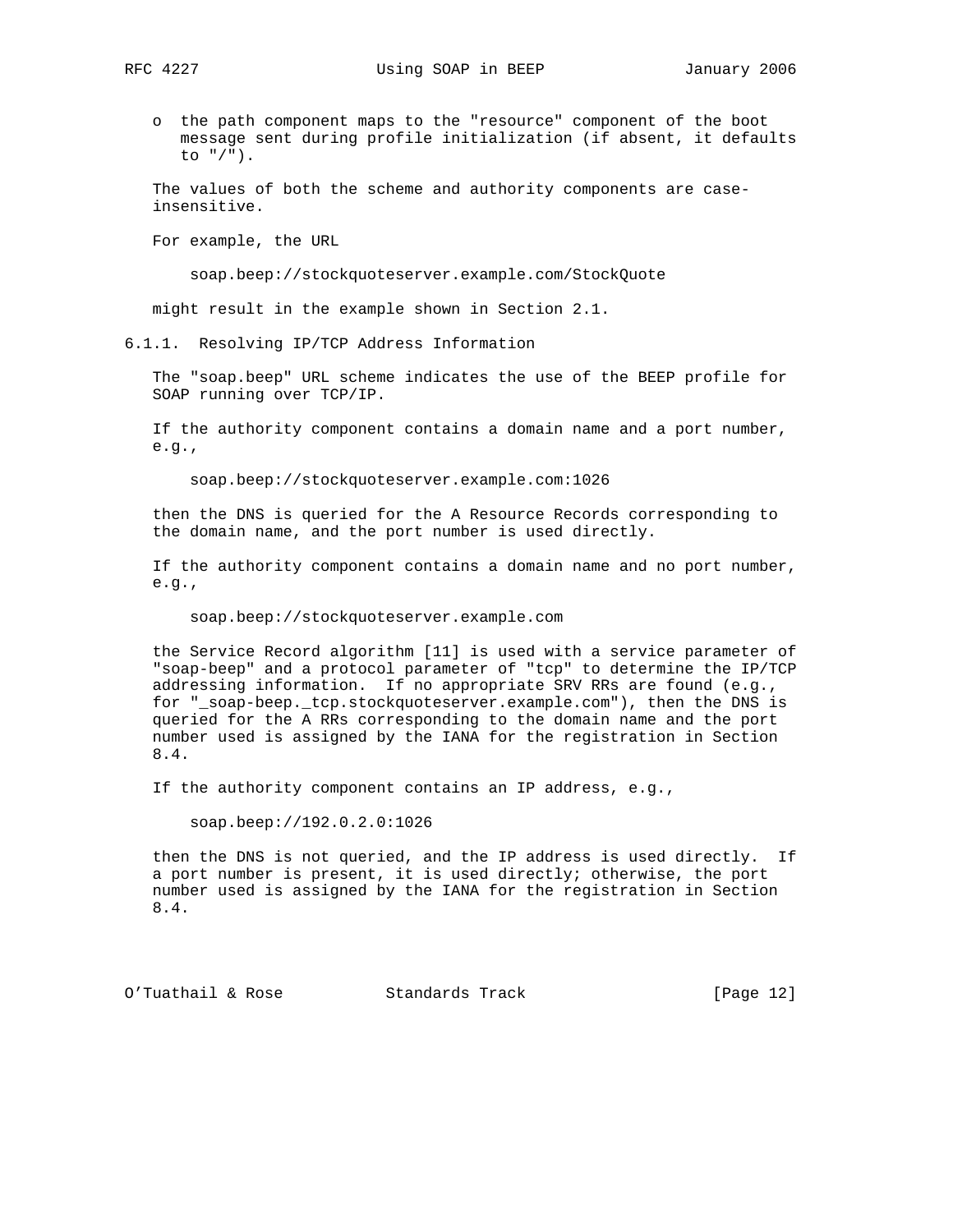While the use of literal IPv6 addresses in URLs is discouraged, if a literal IPv6 address is used in a "soap.beep" URL, it must conform to the syntax specified in [12].

6.2. The soap.beeps URL Scheme

 The "soap.beeps" URL scheme is identical, in all ways, to the "soap.beep" URL scheme specified in Section 6.1, with the exception that prior to starting the BEEP profile for SOAP, the BEEP session must be tuned for privacy. In particular, note that both URL schemes use the identical algorithms and parameters for address resolution as specified in Section 6.1.1 (e.g., the same service name for SRV lookups, the same port number for TCP, and so on).

 There are two ways to perform privacy tuning on a BEEP session, either

- o a transport security profile may be successfully started or
- o a user authentication profile that supports transport security may be successfully started.

 Regardless, upon completion of the negotiation process, a tuning reset occurs in which both BEEP peers issue a new greeting. Consult Section 3 of [1] for an example of how a BEEP peer may choose to issue different greetings based on whether privacy is in use.

- 7. Registration Templates
- 7.1. SOAP Profile Feature Registration Template

 When a feature for the BEEP profile for SOAP is registered, the following information is supplied:

 Feature Identification: specify a string that identifies this feature. Unless the feature is registered with the IANA, the feature's identification must start with "x-".

Feature Semantics: specify the semantics of the feature.

 Contact Information: specify the electronic contact information for the author of the feature.

- 8. Initial Registrations
- 8.1. Registration: The SOAP Profile

Profile Identification: http://iana.org/beep/soap/VERSION

| O'Tuathail & Rose<br>Standards Track | [Page 13] |
|--------------------------------------|-----------|
|--------------------------------------|-----------|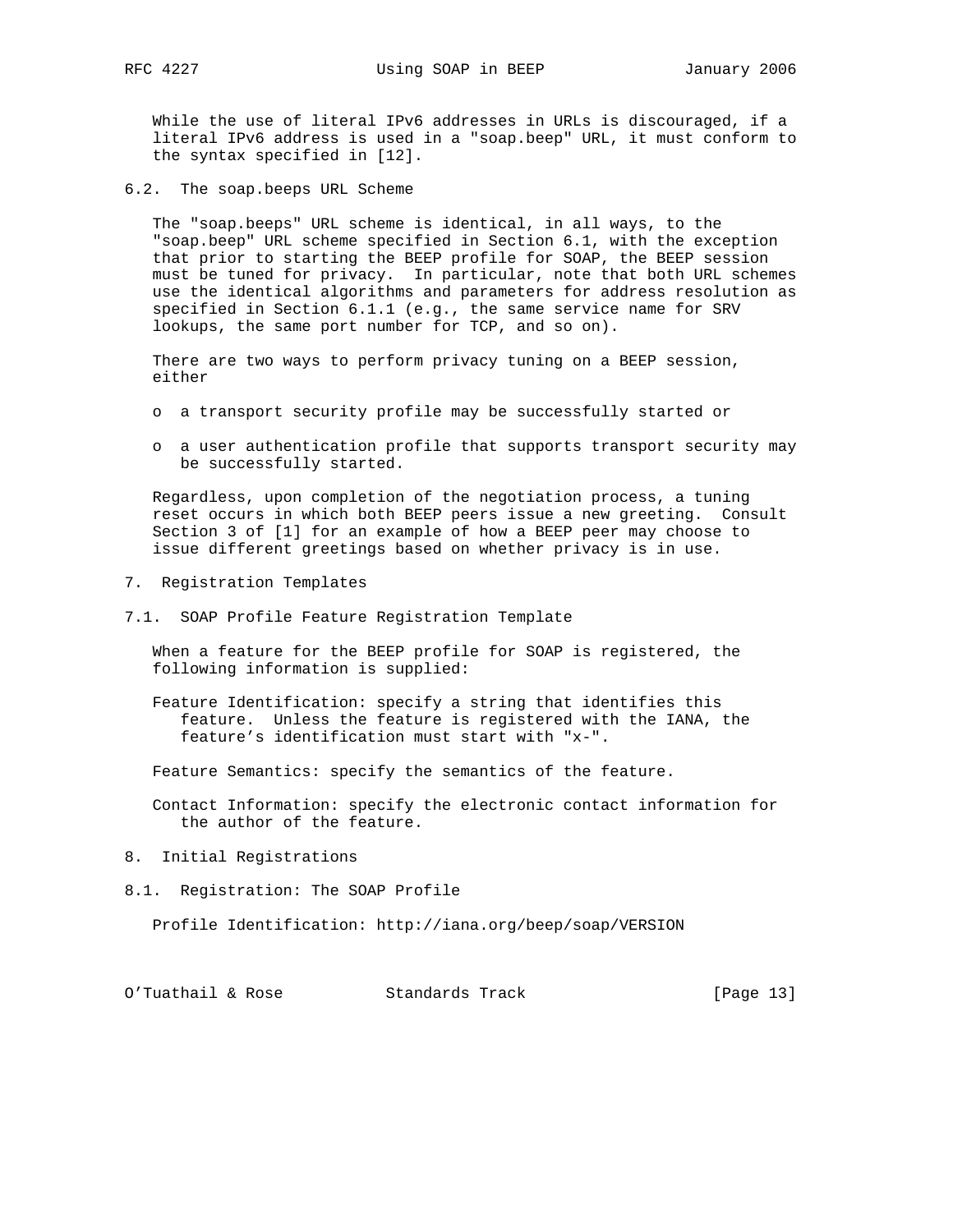Messages exchanged during Channel Creation: bootmsg, bootrpy Messages starting one-to-one exchanges: bootmsg, a SOAP "envelope" Messages in positive replies: bootrpy, a SOAP "envelope" Messages in negative replies: error Messages in one-to-many exchanges: a SOAP "envelope" Message Syntax: a SOAP envelope Message Semantics: corresponds to the relevant SOAP specification, e.g., for SOAP version 1.2, cf. [2]. Contact Information: Eamon O'Tuathail <eamon.otuathail@clipcode.com>, Marshall Rose <mrose@dbc.mtview.ca.us> 8.2. Registration: The soap.beep URL Scheme URL scheme name: soap.beep URL scheme syntax: cf. Section 6.1 Character encoding considerations: cf. the "generic URI" syntax defined in Section 3 of [10]

- Intended usage: identifies a SOAP resource made available using the BEEP profile for SOAP
- Applications using this scheme: cf. "Intended usage", above
- Interoperability considerations: n/a
- Security Considerations: cf. Section 9
- Relevant Publications: cf. [2] for SOAP version 1.2
- Contact Information: Eamon O'Tuathail <eamon.otuathail@clipcode.com>, Marshall Rose <mrose@dbc.mtview.ca.us>

Author/Change controller: the IESG

8.3. Registration: The soap.beeps URL Scheme

URL scheme name: soap.beeps

URL scheme syntax: cf. Section 6.2

O'Tuathail & Rose Standards Track [Page 14]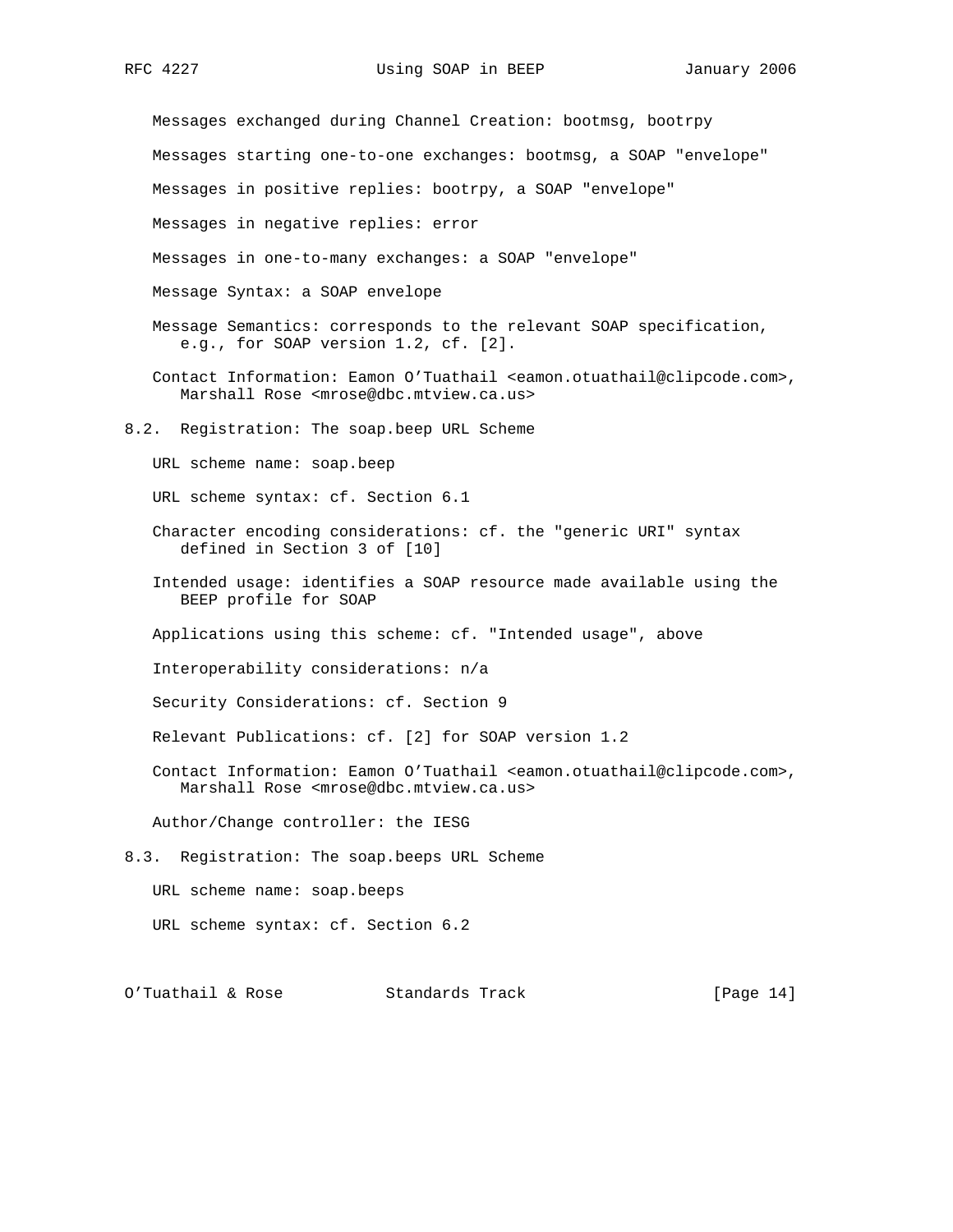- - Character encoding considerations: cf. the "generic URI" syntax defined in Section 3 of [10]
	- Intended usage: identifies a SOAP resource made available using the BEEP profile for SOAP after the BEEP session has been tuned for privacy

Applications using this scheme: cf. "Intended usage", above

Interoperability considerations: n/a

Security Considerations: cf. Section 9

Relevant Publications: cf. [2] for SOAP version 1.2

 Contact Information: Eamon O'Tuathail <eamon.otuathail@clipcode.com>, Marshall Rose <mrose@dbc.mtview.ca.us>

Author/Change controller: the IESG

8.4. Registration: The System (Well-Known) TCP Port Number for SOAP over BEEP

Protocol Number: TCP

Message Formats, Types, Opcodes, and Sequences: cf. Section 2.1

Functions: cf. [2] for SOAP version 1.2

Use of Broadcast/Multicast: none

Proposed Name: SOAP over BEEP

Short name: soap-beep

 Contact Information: Eamon O'Tuathail <eamon.otuathail@clipcode.com>, Marshall Rose <mrose@dbc.mtview.ca.us>

9. Security Considerations

 Although service provisioning is a policy matter, at a minimum, all implementations MUST provide the following tuning profiles:

for authentication: http://iana.org/beep/SASL/DIGEST-MD5

 for confidentiality: http://iana.org/beep/TLS (using the TLS\_RSA\_WITH\_AES\_EDE\_CBC\_SHA cipher)

O'Tuathail & Rose Standards Track [Page 15]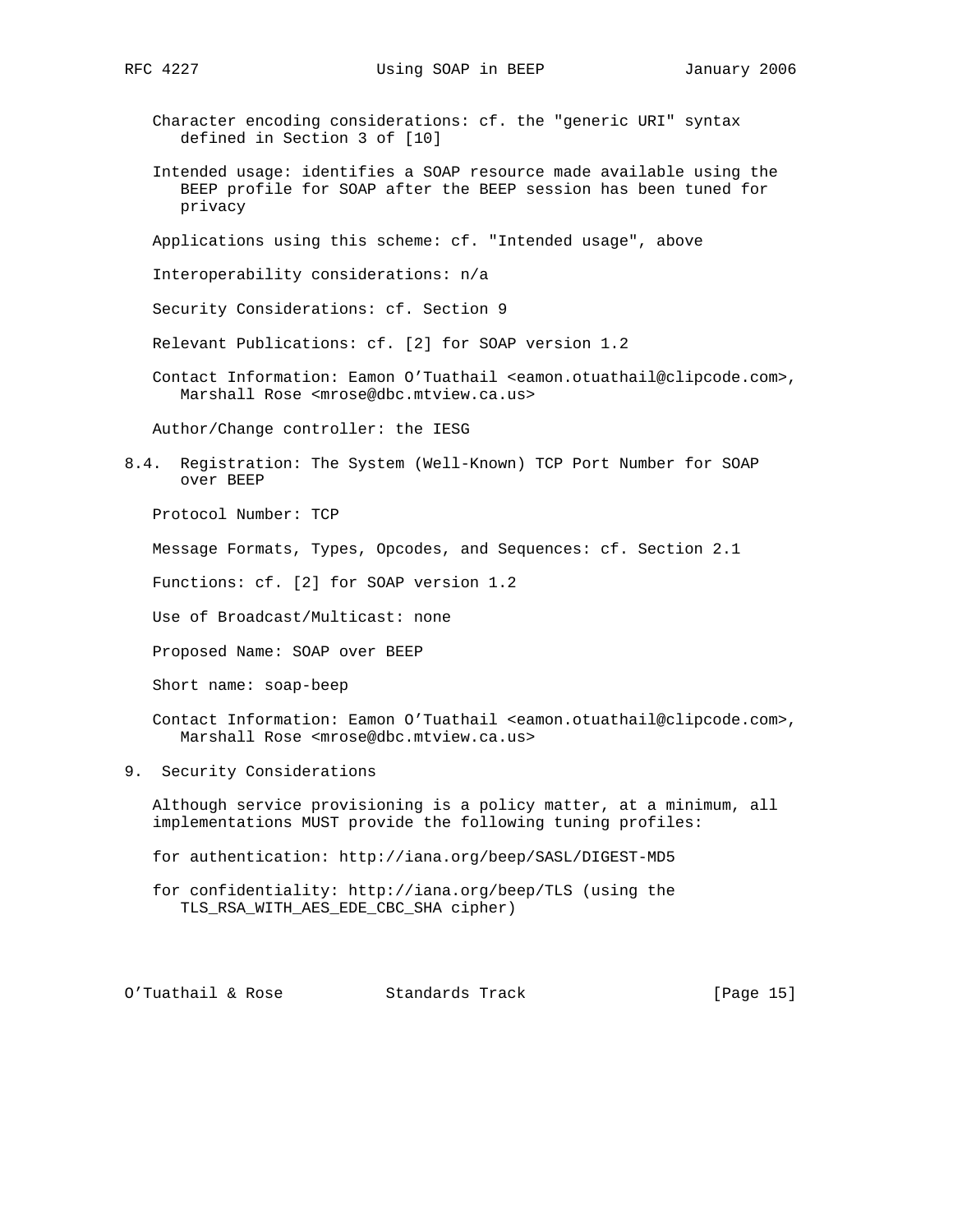for both: http://iana.org/beep/TLS (using the TLS\_RSA\_WITH\_AES\_EDE\_CBC\_SHA cipher supporting client-side certificates)

 Furthermore, implementations may choose to offer MIME-based security services providing message integrity and confidentiality, such as OpenPGP [13] or S/MIME [14].

 Regardless, consult [1]'s Section 9 for a discussion of BEEP-specific security issues.

10. IANA Considerations

 Previously, the IANA registered "http://iana.org/beep/soap" for use with RFC 3288 [16]. This memo requires that the IANA register a URI-prefix of

http://iana.org/beep/soap/VERSION

to correspond to the family of profiles defined Section 8.1.

 The IANA has registered "soap.beep" and "soap.beeps" as URL schemes, as specified in Section 8.2 and Section 8.3, respectively.

 The IANA has also registered "SOAP over BEEP" as a TCP port number, as specified in Section 8.4.

 The IANA now broadens these three registries to support the family of BEEP profiles defined by this URI prefix.

 Finally, the IANA maintains a list of SOAP profile features, cf. Section 7.1. The IESG is responsible for assigning a designated expert to review the specification prior to the IANA making the assignment. Prior to contacting the IESG, developers of SOAP profile features must use the mailing list beepwg@lists.beepcore.org to solicit commentary.

11. Changes from RFC 3288

 This memo differs from RFC 3288 [16] in one substantive way: a URL prefix is defined to support a family of BEEP profiles corresponding to different versions of SOAP. Similarly, the IANA registrations in Section 8.1, Section 8.3, and Section 8.4 are updated to reflect this broadening.

Support for W3C MTOM/XOP packaging has been added.

O'Tuathail & Rose Standards Track [Page 16]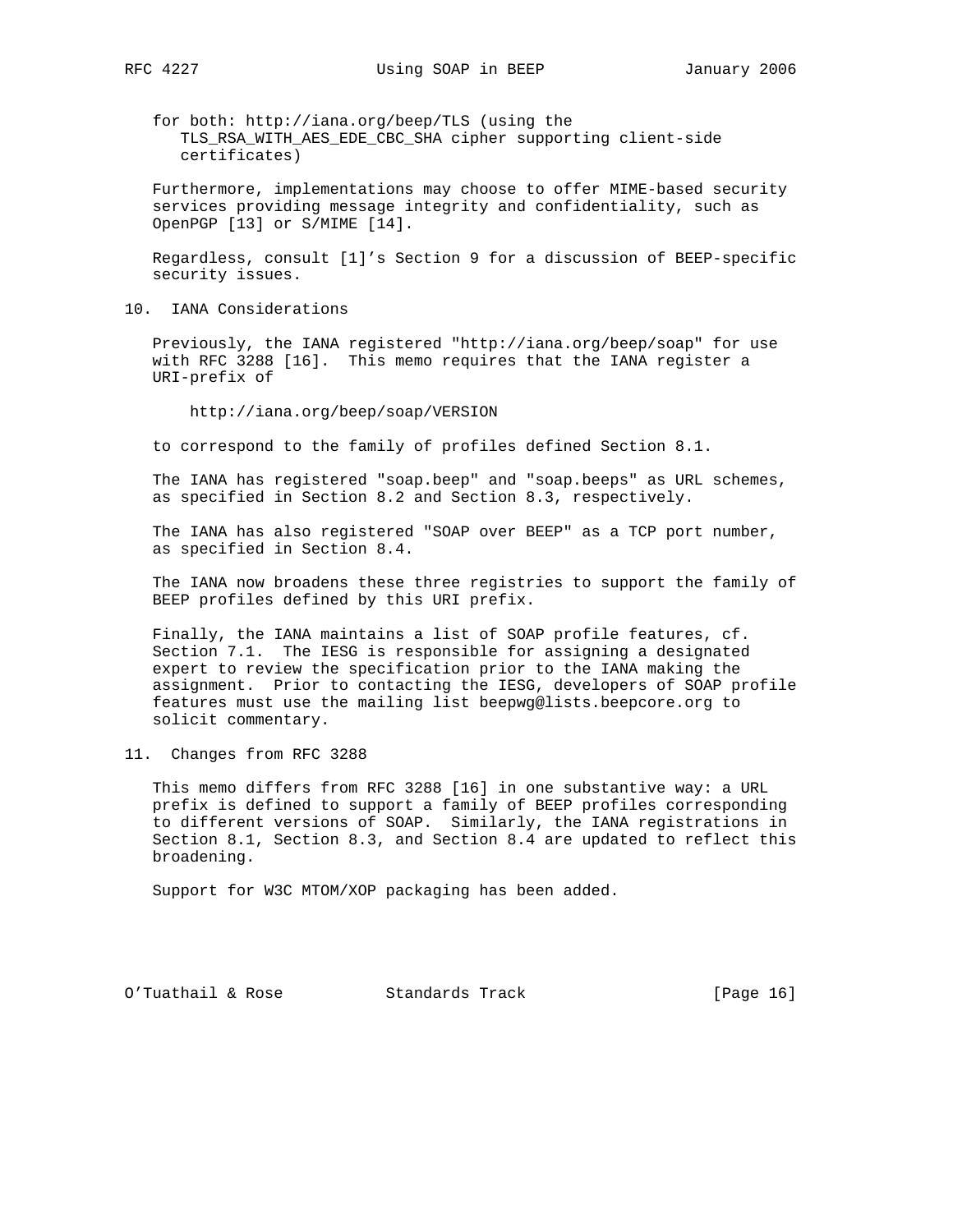A new section was added to discuss the distributed state machine of the Request-Response MEP.

 In non-substantive ways, a small number of typographical errors were corrected.

12. Acknowledgements

 The authors gratefully acknowledge the contributions of: Christopher Ferris, Huston Franklin, Alexey Melnikov, Bill Mills, and Roy T. Fielding.

- 13. References
- 13.1. Normative References
	- [1] Rose, M., "The Blocks Extensible Exchange Protocol Core", RFC 3080, March 2001.
	- [2] Nielsen, H., Mendelsohn, N., Gudgin, M., Hadley, M., and J. Moreau, "SOAP Version 1.2 Part 1: Messaging Framework", W3C REC REC-soap12-part1-20030624, June 2003.
	- [3] Nielsen, H., Hadley, M., Moreau, J., Mendelsohn, N., and M. Gudgin, "SOAP Version 1.2 Part 2: Adjuncts", W3C REC REC soap12-part2-20030624, June 2003.
	- [4] Fielding, R., Gettys, J., Mogul, J., Frystyk, H., Masinter, L., Leach, P., and T. Berners-Lee, "Hypertext Transfer Protocol -- HTTP/1.1", RFC 2616, June 1999.
	- [5] Baker, M. and M. Nottingham, "The "application/soap+xml" media type", RFC 3902, September 2004.
	- [6] Murata, M., St. Laurent, S., and D. Kohn, "XML Media Types", RFC 3023, January 2001.
	- [7] Nottingham, M., Mendelsohn, N., Gudgin, M., and H. Ruellan, "SOAP Message Transmission Optimization Mechanism", W3C REC REC-soap12-mtom-20050125, January 2005.
	- [8] Nottingham, M., Mendelsohn, N., Gudgin, M., and H. Ruellan, "XML-binary Optimized Packaging", W3C REC REC-xop10-20050125, January 2005.
	- [9] Freed, N. and N. Borenstein, "Multipurpose Internet Mail Extensions (MIME) Part One: Format of Internet Message Bodies", RFC 2045, November 1996.

O'Tuathail & Rose Standards Track [Page 17]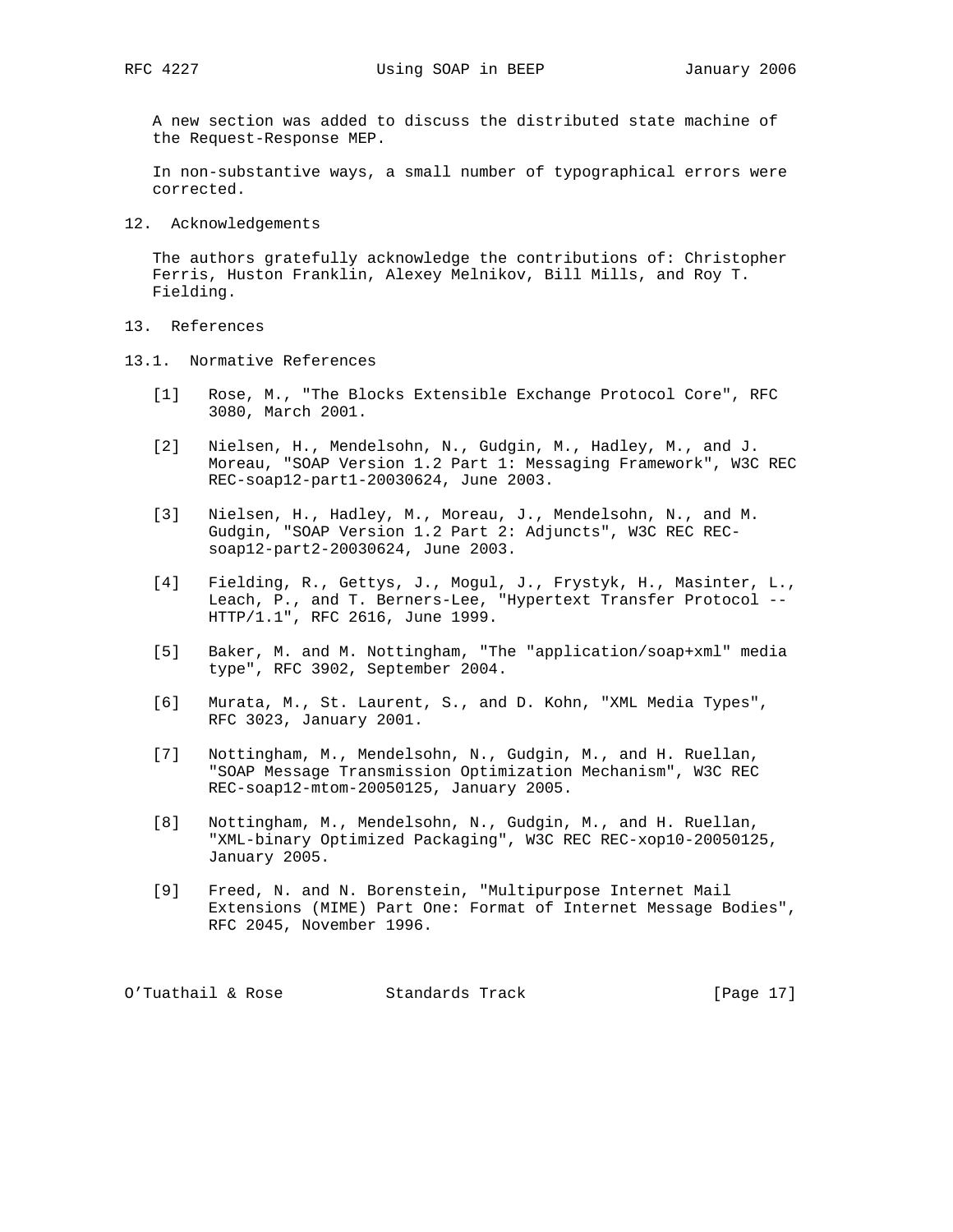- [10] Berners-Lee, T., Fielding, R., and L. Masinter, "Uniform Resource Identifier (URI): Generic Syntax", STD 66, RFC 3986, January 2005.
- [11] Gulbrandsen, A., Vixie, P., and L. Esibov, "A DNS RR for specifying the location of services (DNS SRV)", RFC 2782, February 2000.
- [12] Berners-Lee, T., Fielding, R., and L. Masinter, "Uniform Resource Identifier (URI): Generic Syntax", STD 66, RFC 3986, January 2005.
- [13] Elkins, M., Del Torto, D., Levien, R., and T. Roessler, "MIME Security with OpenPGP", RFC 3156, August 2001.
- [14] Ramsdell, B., "Secure/Multipurpose Internet Mail Extensions (S/MIME) Version 3.1 Message Specification", RFC 3851, July 2004.
- 13.2. Informative References
	- [15] Mitra, N., "SOAP Version 1.2 Part 0: Primer", W3C REC REC soap12-part0-20030624, June 2003.
	- [16] O'Tuathail, E. and M. Rose, "Using the Simple Object Access Protocol (SOAP) in Blocks Extensible Exchange Protocol (BEEP)", RFC 3288, June 2002.
	- [17] Box, D., Ehnebuske, D., Kakivaya, G., Layman, A., Mendelsohn, N., Nielsen, H., Thatte, S., and D. Winer, "Simple Object Access Protocol (SOAP) 1.1", W3C NOTE NOTE-SOAP-20000508, May 2000.
	- [18] Levinson, E., "The MIME Multipart/Related Content-type", RFC 2387, August 1998.
	- [19] Barton, J., Thatte, S., and H. Nielsen, "SOAP Messages with Attachments", W3C NOTE NOTE-SOAP-attachments-20001211, December 2000.
	- [20] Levinson, E., "Content-ID and Message-ID Uniform Resource Locators", RFC 2392, August 1998.
	- [21] Palme, J., Hopmann, A., and N. Shelness, "MIME Encapsulation of Aggregate Documents, such as HTML (MHTML)", RFC 2557, March 1999.

O'Tuathail & Rose Standards Track [Page 18]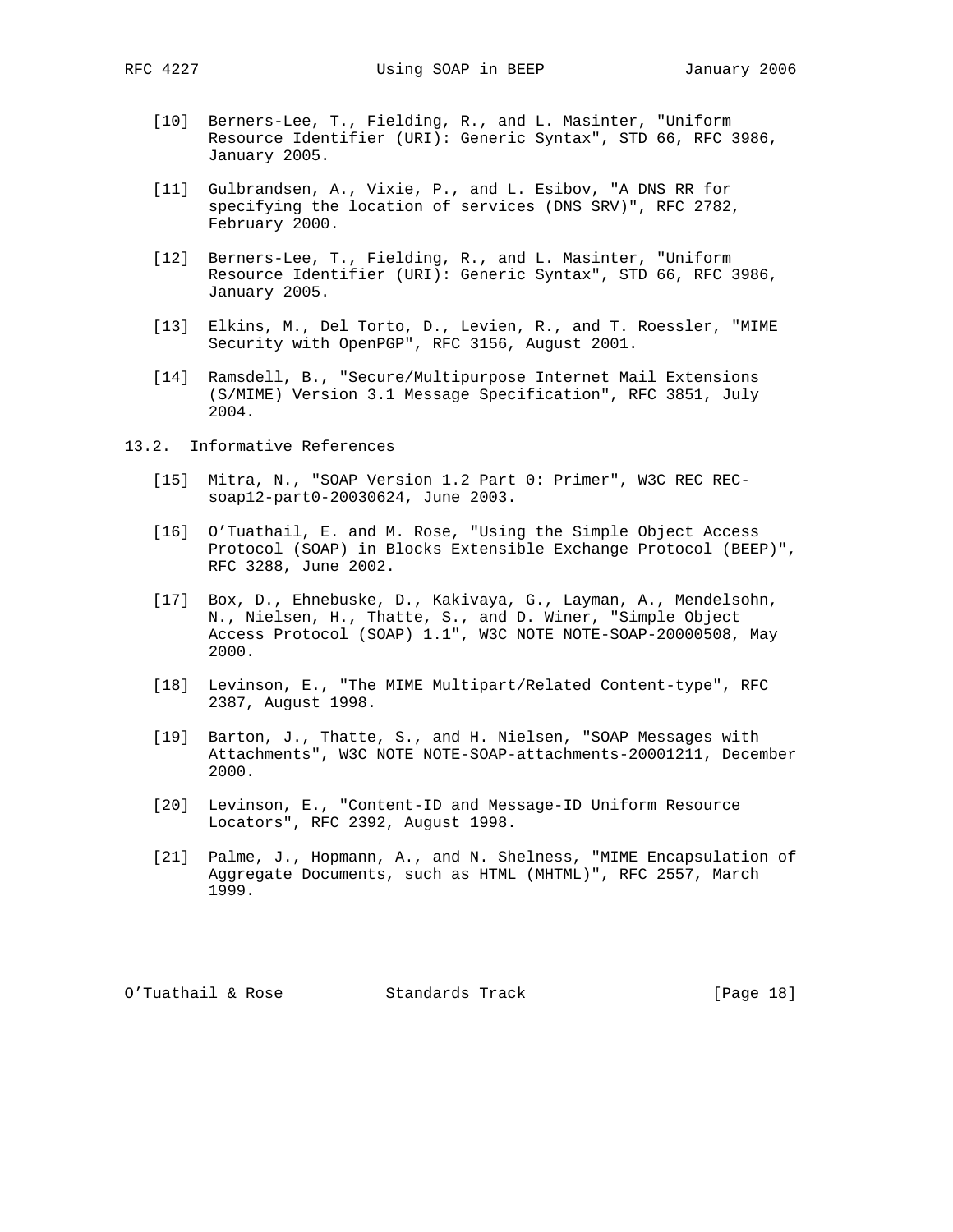RFC 4227 **Using SOAP in BEEP** January 2006

Appendix A. SOAP with Attachments (Informative) To provide compatibility with RFC3288 [16], a BEEP profile for SOAP MAY allow envelopes to be transmitted as the root part of a "multipart/related" [18] content, and with subordinate parts referenced using the rules of Section 3 of [19] (i.e., using either the "Content-ID:" [20] or "Content-Location:" [21] headers), e.g., MSG 1 2 . 278 657 Content-Type: multipart/related; boundary="MIME\_boundary"; type=application/xml; start="<claim061400a.xml@claiming-it.com>" --MIME\_boundary Content-Type: application/xml Content-ID: <claim061400a.xml@claiming-it.com> <?xml version='1.0' ?> <env:Envelope xmlns:env="http://www.w3.org/2003/05/soap-envelope"> .. </env:Header> <env:Body> <theSignedForm href="cid:claim061400a.tiff@claiming-it.com" /> .. </env:Body> </env:Envelope> --MIME\_boundary Content-Type: image/tiff Content-Transfer-Encoding: binary Content-ID: <claim061400a.tiff@claiming-it.com> ...binary TIFF image... --MIME\_boundary-- END Consistent with Section 2 of [19], it is strongly recommended that

 the multipart contain a "start" parameter, and that the root part contain a "Content-ID:" header. However, because BEEP provides an 8bit-wide path, a "transformative" Content-Transfer-Encoding (e.g., "base64" or "quoted-printable") should not be used. Further note that MIME [9] requires that the value of the "Content-ID" header be globally unique.

O'Tuathail & Rose Standards Track [Page 19]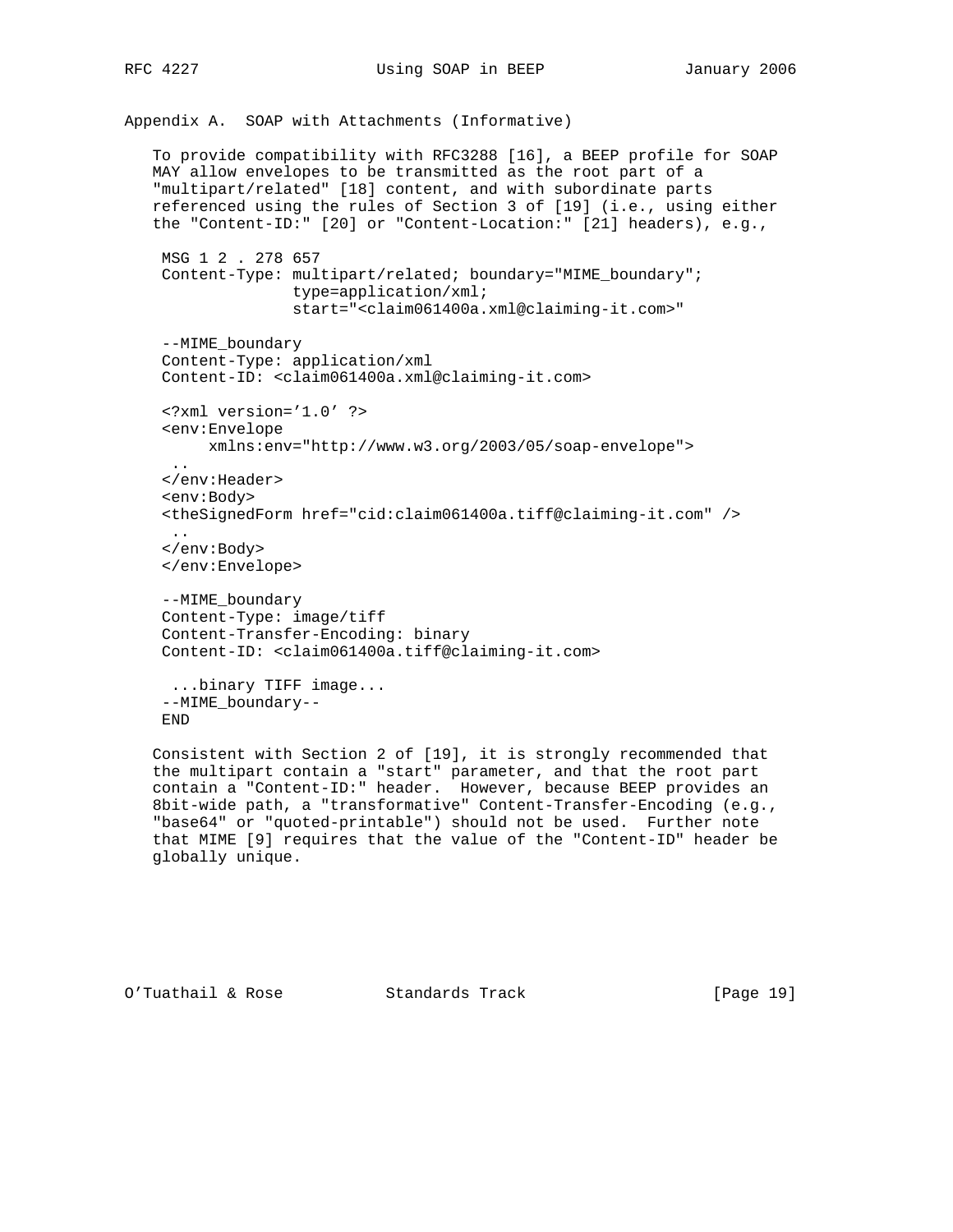Authors' Addresses

 Eamon O'Tuathail Clipcode.com 24 Thomastown Road Dun Laoghaire Dublin IE

 Phone: +353 1 2350 424 EMail: eamon.otuathail@clipcode.com URI: http://www.clipcode.com/

 Marshall T. Rose Dover Beach Consulting, Inc. POB 255268 Sacramento, CA 95865-5268 US

 Phone: +1 916 483 8878 EMail: mrose@dbc.mtview.ca.us